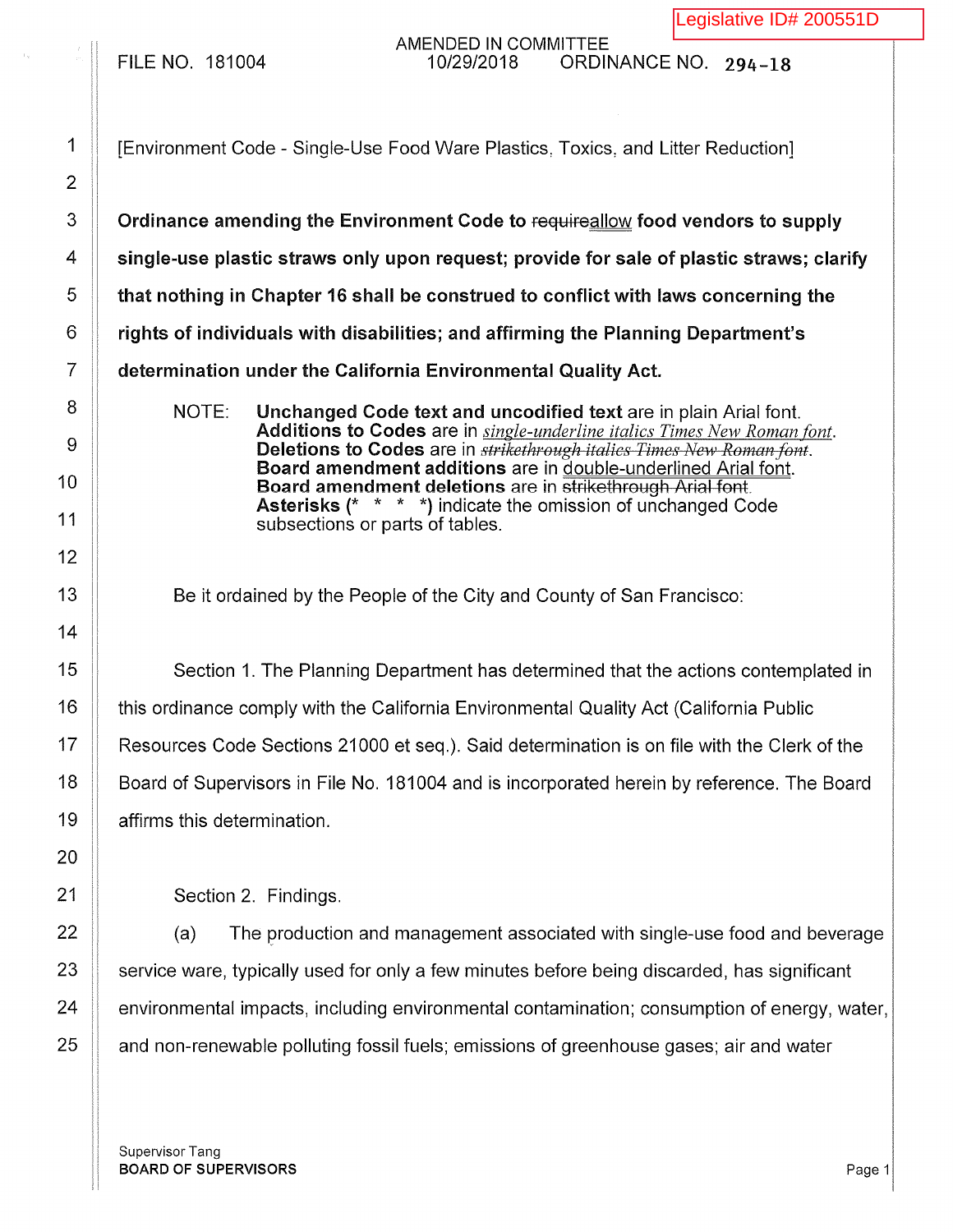1 pollutants; depletion of natural resources; litter on streets and in waterways; plastic pollution; 2 | and increased litter clean-up and discard management costs.

3 | (b) Single-use service ware may threaten public health because many types contain 4 **Frank** many additives that are known or suspected carcinogens or endocrine disruptors, such as 5 phthalates, perchlorate, and fluorinated chemicals. These additives are known to leach from  $6$  || food service ware into the food and beverages they contain.

7 (c) Fluorinated chemicals, also known as per- and polyfluorinated alkyl substances 8  $\parallel$  ("PFAS"), are synthetic chemicals commonly used in and on single-use service ware products 9 | to repel water and grease. A 2018 Center for Environmental Health study found that 57% of 10 tested food service ware contained significant levels of fluorinated chemicals. Fluorinated 11 | chemicals are extremely persistent in the environment, leach into food, and can be taken up 12 | from soil into food. In 2016, the FDA rescinded its approval for use of three such fluorinated 13 | chemicals from food contact materials due to associated heightened risks of cancer, toxicity, 14 **and other health effects. Other PFAS chemicals have similar chemical structures, and may** 15 | pose similar risks.

16 (d) Plastic straws were among the top 10 items collected during the California 17 | Coastal Cleanup Day from 1989 to 2014, and seven of the 10 were single-use food and 18 **beverage service ware items. These items accounted for 34% of total trash collected.** 

19 (e) In a 2011 Bay Area study of street litter in areas impacting urban runoff to the 20 San Francisco Bay, 67% of all 12,000 litter items counted were single-use food or beverage 21 **packaging. Fifty percent of the items came from fast food service.** 

22 **(f)** Eighty percent of marine debris originates on land, primarily as litter in urban 23 | runoff. Marine plastic degrades into pieces and particles of all sizes, and is present in the 24 | world's oceans at all levels (surface, water column, and bottom). It attracts ambient  $25$  || pollutants, particularly persistent organic pollutants, which collect on the surface of plastic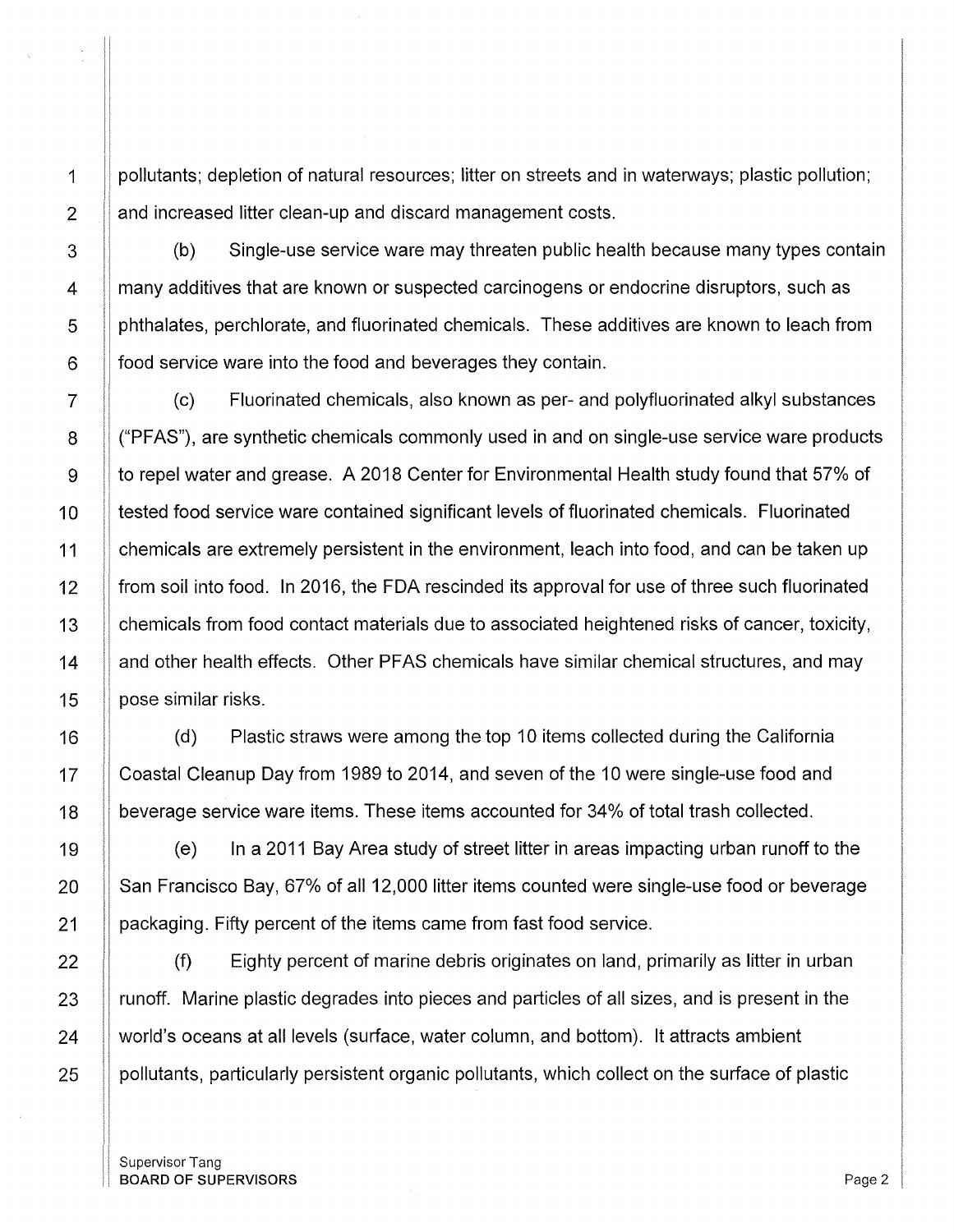1 | particles. Marine plastic also causes animal disease and mortality, as ocean species ingest  $2$  || the plastic or become entangled in it. Furthermore, plastic has been detected in seafood sold 3 **for human consumption.** 

 $\begin{bmatrix} 4 \end{bmatrix}$  (g) Researchers have also detected plastics in bottled water, sea salt, honey, and 5 **i** indoor and outdoor air.

6 (h) As of 2012, 120 billion single-use cups are used per year in the United States, 7 | equal to 370 per person per year. By this measure, San Franciscans use more than 300 8 **If million cups per year, with a total estimated weight of 10 million pounds. Since the average** 9 CO2 footprint of a paper cup is 0.033 pounds of carbon dioxide emissions, San Francisco 10 single-use cup use equals to nearly 5000 tons of greenhouse gas emissions.

11 (i) An estimated 500 million straws are used each day in the U.S., equal to 1.5 per 12 **Francisco** per day. This adds up to more than a million straws per day in San Francisco.

13 The San Francisco Public Utilities Commission (SFPUC) operates the City's 14 | combined sewer system, which serves over 90% of the City. The system collects, treats, and 15 | safely manages both sanitary sewage and stormwater runoff in the same pipes and facilities. 16 To maintain the system's function, it is critical to keep key infrastructure like catch basins free 17  $\parallel$  of litter and debris. When filled with litter, these catch basins must be cleaned by staff – 18 increasing operations and maintenance costs. The SFPUC removes over 4,700 cubic yards 19 | of litter per year (approximately 14,000 bags of litter) from the three wastewater treatment 20 **pants located within the City.** On an annual basis, litter removal from wastewater is costly 21 | and time consuming for the SFPUC. The SFPUC Wastewater Enterprise spends roughly  $22$  | \$230,000 a year on waste (trash and recycling) removal at its three in-city wastewater 23  $\parallel$  treatment plants. Approximately 50% of the trash at the largest treatment plant in the city, the 24 Southeast Treatment Plant, is plastic items. There has been a noticeable decline in single-use

Supervisor Tang BOARD OF SUPERVISORS **Page 3**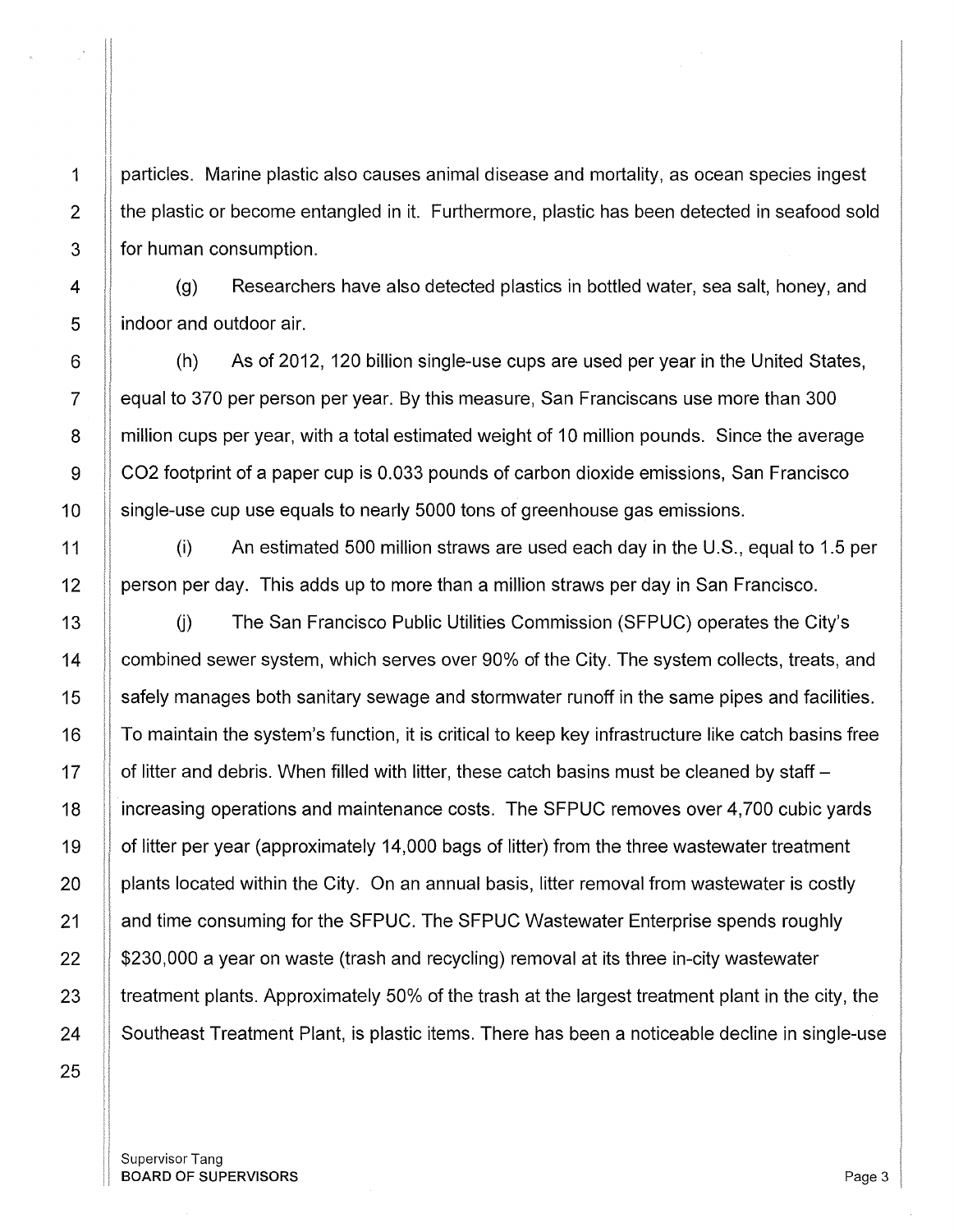1 | plastic bags received by the Southeast Treatment Plant since San Francisco's ban and 2 **charges on single-use plastic checkout bags in 2007 and 2012.** 

3 | (k) In certain areas of the city, the SFPUC operates a municipal separate storm 4 sewer system (MS4) where stormwater is released directly into waterways, while sanitary 5 | sewage is directed to SFPUC treatment plants. In MS4 areas, the SFPUC is required to  $6$  | capture litter conveyed by stormwater runoff. Banning single-use plastic items, such as 7 straws, will reduce the amount of litter discharged into waterways and support MS4 permit 8 **compliance with state regulations.** 

9  $\parallel$  (I) Policies that promote reusable food service ware encourage both reuse of 10 | materials, and reduction of pollutants. These twin strategies are crucial for conserving 11 resources and protecting the environment. They are thus integral to San Francisco's goal of 12  $\parallel$  zero waste.

13 (m) The Clean Water Fund Rethink Disposable program, in partnership with San 14 | Francisco and other Bay Area cities, found over the last four years that reusable food and 15 beverage service ware offers environmental and economic advantages over single-use 16 | products, and that the benefits multiply with each use. Switching to reusables was found to  $17$   $\parallel$  save food service businesses costs, even with dishwashing, energy, and labor expenses 18 factored in. Food establishments that have participated in the ReThink Disposable program to 19 | reduce the use of single-use food service ware and beverage cups have demonstrated that  $20$   $\parallel$  businesses can save thousands of dollars per year while providing their customers with a 21 | more enjoyable dining experience.

22 **(c)** The practice of freely giving customers single-use food service ware encourages 23 **customers and food vendors to pay little attention to the quantity of disposable packaging** 24 | products they consume and the associated environmental impact.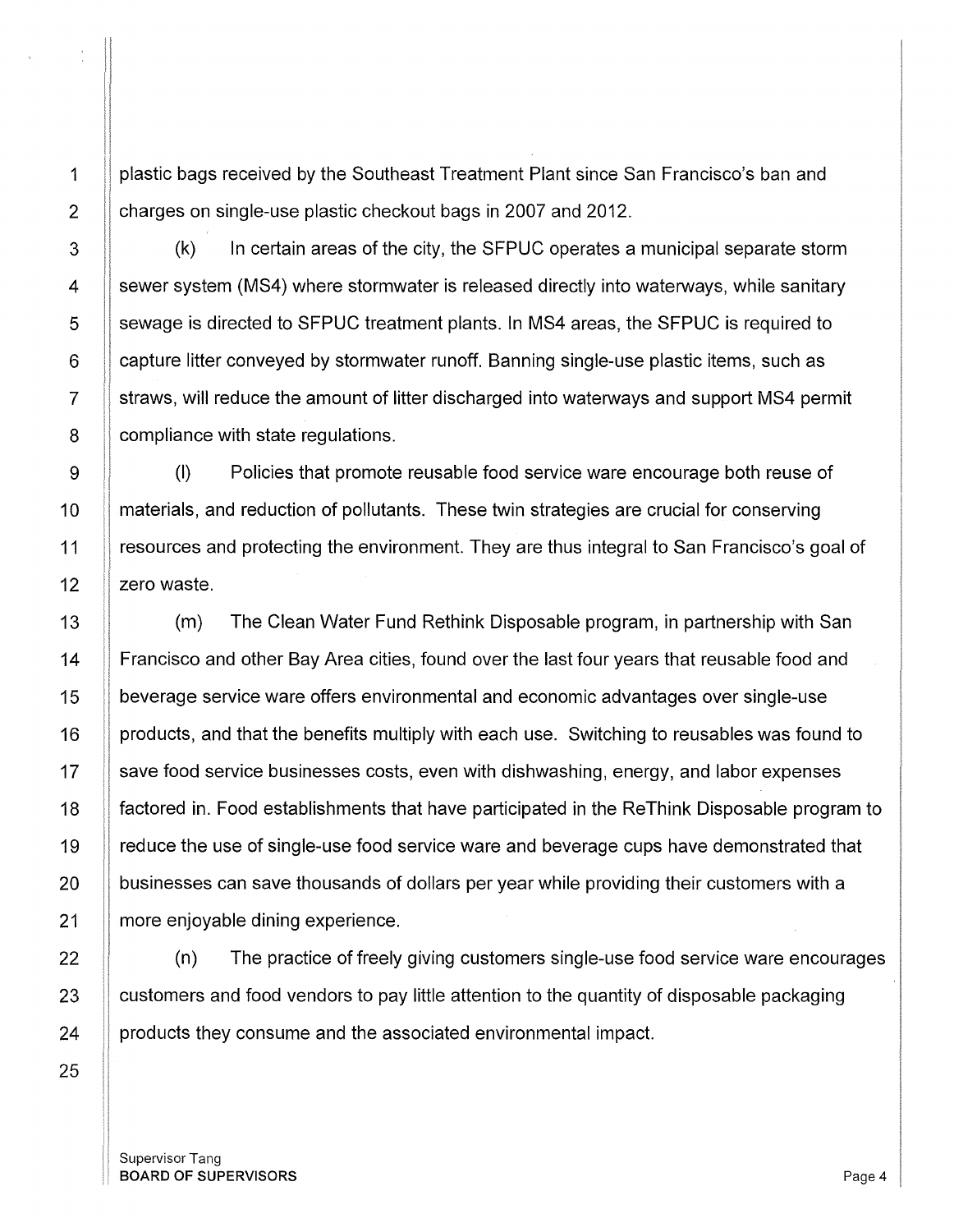1 (o) The City and County of San Francisco has adopted a citywide goal of zero 2 Waste. Single-use food service ware poses difficulties for composting and recycling, because 3 || these items are often too small to sort, or are made from a combination of materials, such as 4 | plastic-coated paper. Such combinations risk contamination problems, and increase discard 5 **I** management costs, hampering San Francisco from achieving zero waste.

6 (p) San Francisco is a recognized leader in developing model zero waste policies  $7 \parallel$  and programs. It was the first American city to ban single-use plastic checkout bags in 2007, 8 a step that triggered a widespread movement to ban such plastic bags and to charge for other 9 checkout bags. Similar policies have since been enacted across California and beyond. In 10 continuing to strive for zero waste, San Francisco must now take the lead to reduce use of 11 single-use food and beverage service ware.

13 **Section 3. The Environment Code is hereby amended by revising Sections 1602, 1603** 14  $\parallel$  and 1604, to read as follows:

### 15 **SEC. 1602. DEFINITIONS.**

16 The following definitions of terms are either amended or added to Section 1602, and 17 placed therein among the defined terms in correct alphabetical position:

18 "Compostable" means that an item or material is (1) accepted in San Francisco's 19 available composting collection program as fully compostable, as determined by the 20 | Department of the Environment; (2) is listed, described, or referenced on the Department's 21  $\parallel$  website as compostable; and (3) as of January 1, 2020 is either certified compostable by the 22 **Biodegradable Product Institute or other third party recognized by the Department, or is a** 23 **II** napkin, stirrer, splash stick, cocktail stick, toothpick, or utensil made entirely of Natural Fiber.

Supervisor Tang **BOARD OF SUPERVISORS** Page 5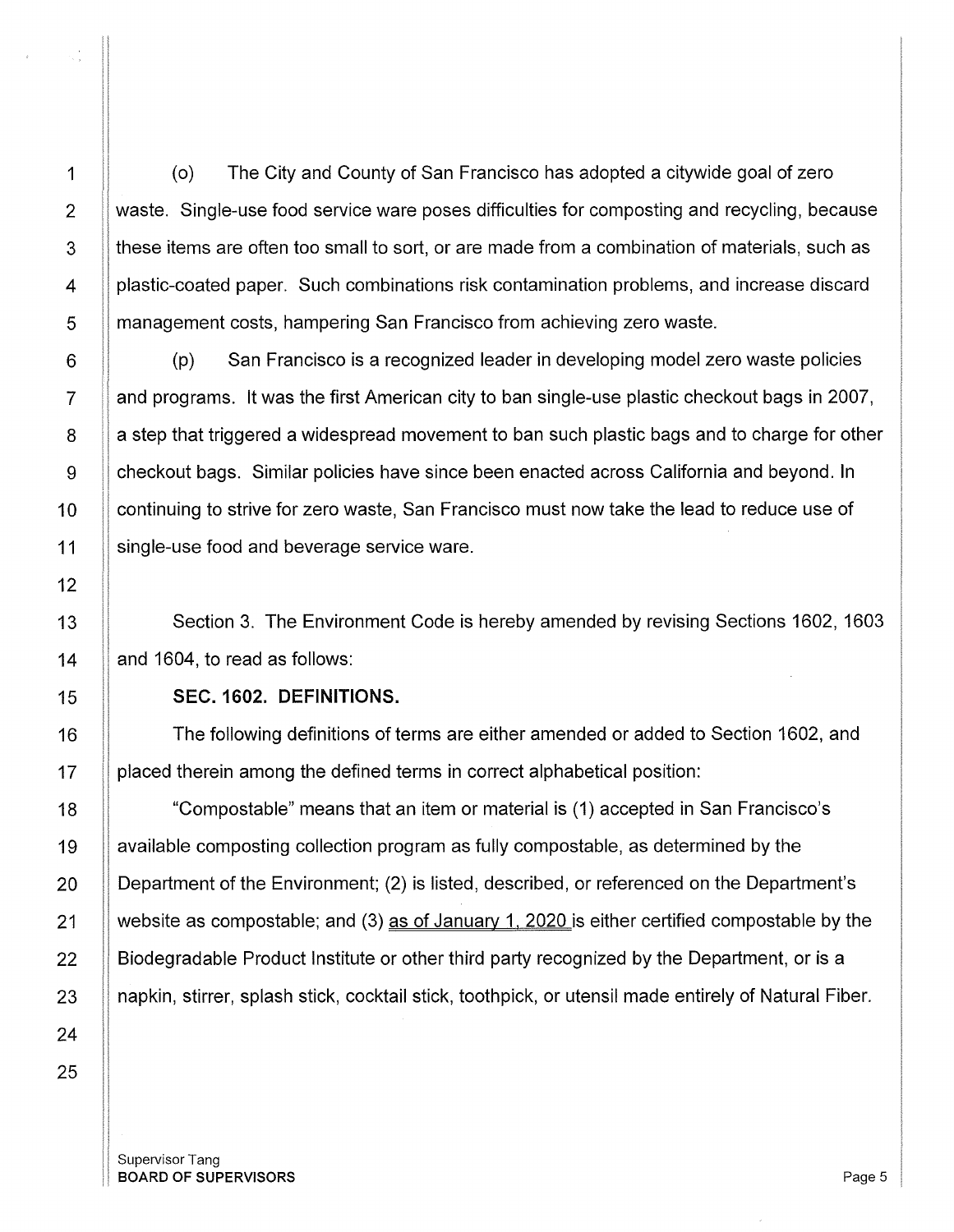1 | "Event" means any indoor event at a *City-owned or City-leased facility City Facility*, or any 2 | outdoor event subject to a City permit, where more than 100 people attend or participate.

3  $\parallel$  "Event Producer" means a person or entity who contracts with or obtains a permit from 4 the City, *or an agent acting on the City's be halt:* to hold *an its own* Event, or a City entity or 5 department holding *anits own* Event.

6 *"Single-use" means designed to be used once and discarded, and not designed for repeated*  7 *use and sanitizing.* 

# 9 **SEC.1603. SALE OR DISTRIBUTION OF NON-COMPLIANT FOOD SERVICE**  10 **WARE PROHIBITED.**

11  $\parallel$  (a) No person may sell, offer for sale, or otherwise Distribute within the City (1) any 12 Food Service Ware that is not either Compostable or Recyclable, (2) any Food Service Ware 13 || made, in whole or in part, from Polystyrene Foam, (3) any *single-use straws*, stirrers, splash 14 sticks, cocktail sticks, or toothpicks made with plastic, including compostable, bio- or plant-15 based plastic, or (4) beginning January 1, 2020, any Food Service Ware that is *Compostable*  16 *and* not Fluorinated Chemical Free.

17 (b) The Director may adopt a list of suitable alternative Compostable or Recyclable 18 Food Service Ware products. "Suitable alternative Compostable or Recyclable Food Service 19 Ware products" means Food Service Ware products that the Director determines serve the 20 **Same intended purpose as non-compliant products, meet the standards for what is** 21 Compostable and/or Recyclable set under this Chapter 16, and are reasonably affordable.  $22$   $\parallel$  The Director shall regularly update the list.

23 (c) Beginning January 1, 2020, no person may sell, offer for sale, or otherwise 24 | Distribute within the City Food Service Ware that does not contain a minimum post-consumer

Supervisor Tang **BOARD OF SUPERVISORS** Page 6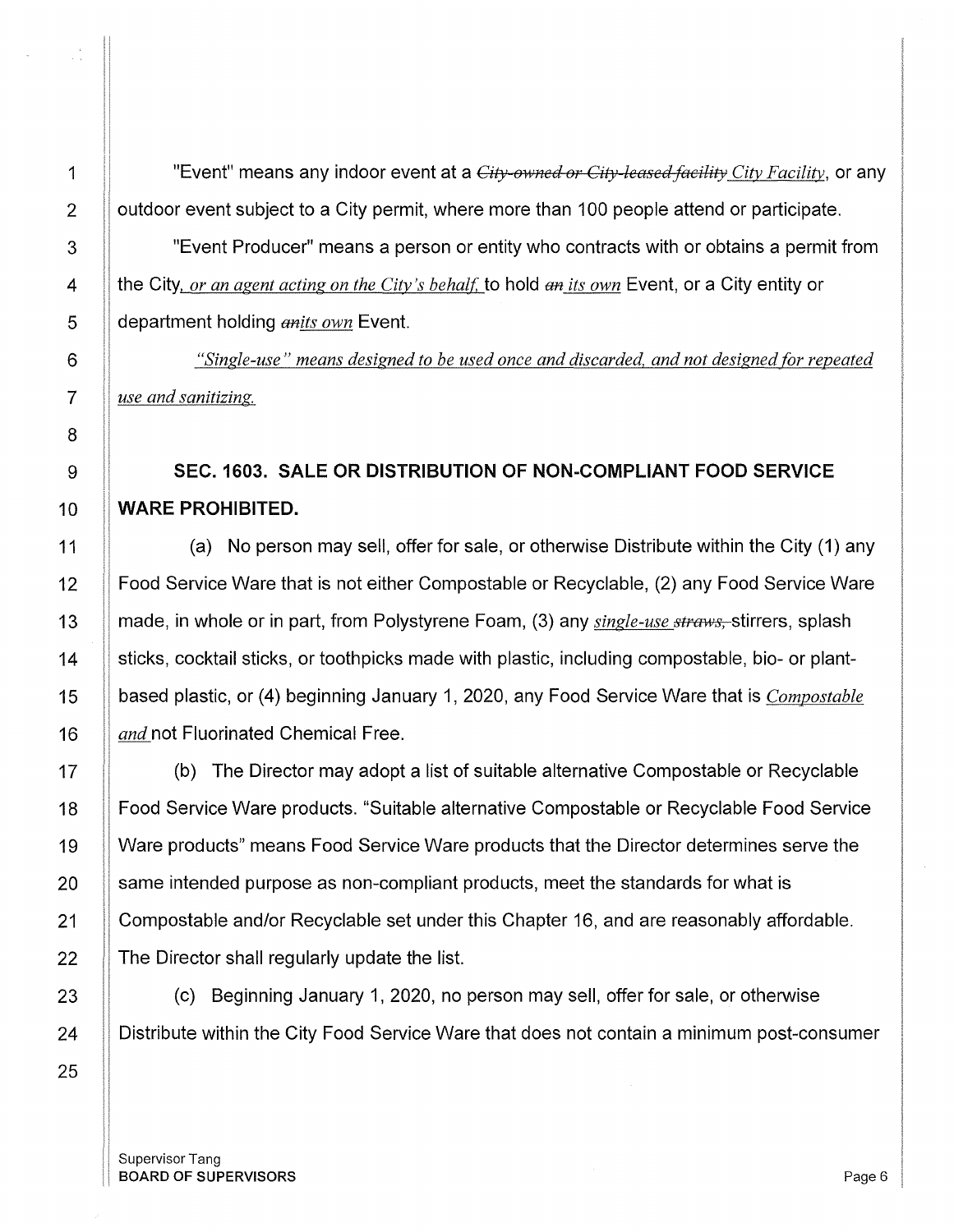1 | recycled content that may be specified by the Director in regulations according to the 2 | Director's assessment of market availability and costs.

3 SEC. 1604. USE OF NON-COMPLIANT FOOD SERVICE WARE PROHIBITED.

4 | (a) Food Vendors may not sell, offer for sale, or otherwise Distribute Prepared Food 5 (1) in Food Service Ware made, in whole or in part, from Polystyrene Foam, (2) in Food 6 Service Ware that is not Compostable or Recyclable, or (3) beginning January 1, 2020, in 7 Food Service Ware that is *Compostable and* not Fluorinated Chemical Free.

8 | (b) City Facility Food Providers may not provide Prepared Food to City Facilities (1) 9 in Food Service Ware made, in whole or in part, from Polystyrene Foam, (2) in Food Service 10 Ware that is not Compostable or Recyclable, or (3) beginning January 1, 2020, in Food 11 Service Ware that is *Compostable and* not Fluorinated Chemical Free.

12 | (c) City Departments may not purchase, acquire, or use Food Service Ware for 13 | Prepared Food (1) where the Food Service Ware is made, in whole or in part, from 14 Polystyrene Foam, (2) where the Food Service Ware is not Compostable or Recyclable, or (3) 15 beginning January 1, 2020, where the Food Service Ware is *Compostable and* not Fluorinated 16 | Chemical Free.

17 | (d) City contractors and lessees may not use Food Service Ware for Prepared Food 18 **i** in City Facilities and while performing under a City contract or lease (1) where the Food 19 Service Ware is made, in whole or in part, from Polystyrene Foam, (2) where the Food 20 Service Ware is not Compostable or Recyclable, or (3) beginning January 1, 2020, where the 21 Food Service Ware is *Compostable and* not Fluorinated Chemical Free. All new leases and 22 | permits authorizing the sale of food and beverages at the San Francisco International Airport 23 | must incorporate terms requiring the lessee or permittee to comply with the terms of this 24 Chapter 16. This requirement shall also apply to any such lease or permit renewed,  $25$  | extended, or materially amended after July 1, 2019.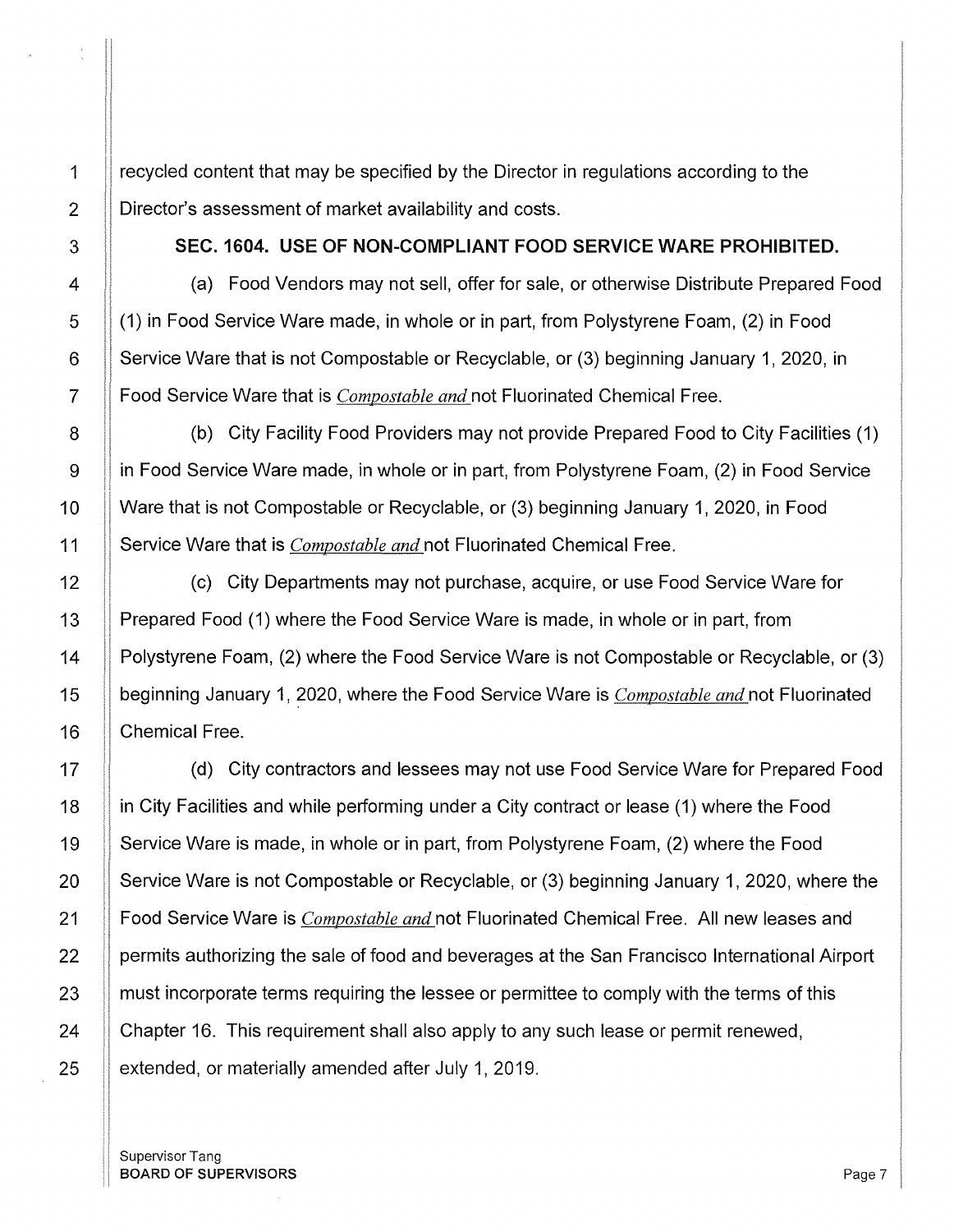1 (e) The Director may adopt a list of suitable alternative Compostable or Recyclable 2 | Food Service Ware products. "Suitable alternative Compostable or Recyclable Food Service 3 Ware products" means Food Service Ware products that the Director determines serve the 4 Same intended purpose as non-compliant products, meet the standards for what is 5 Compostable and/or Recyclable set under this Chapter 16, and are reasonably affordable.  $6$   $\parallel$  The Director shall regularly update the list.

7 II If a product is included on the Director's list, it will be deemed to comply with this 8 Section 1604. If a product is not included on the Director's list, the person using the product  $9 \parallel$  as Food Service Ware will have the burden of establishing to the Director's satisfaction that 10 **the product complies with this Section.** 

11 (f) It shall not be a violation of this Section 1604 to sell, provide, or purchase 12 Prepared Food packaged in Food Service Ware otherwise prohibited by subsections (a) 13 through (c), or to use Food Service Ware otherwise prohibited by subsection (d), if the 14 Prepared Food is packaged outside the City and is sold or otherwise provided to the 15 15 Consumer in the same Food Service Ware in which it originally was packaged. Businesses 16 | packaging Prepared Food outside the City are encouraged to use Food Service Ware that is 17 Compostable or Recyclable, is *Compostable and* Fluorinated Chemical Free, and is not made, 18 **in whole or in part, from Polystyrene Foam.** 

19 **(g)** Food Vendors, City Facility Food Providers, and City contractors and lessees 20 | acting pursuant to a City contract or lease at a City Facility shall not provide, sell, use, or 21 otherwise Distribute, and City Departments shall not purchase or acquire, any *single-use*   $22$   $\parallel$  straws, stirrers, splash sticks, cocktail sticks, or toothpicks made with plastic, including 23 Compostable, bio- or plant-based plastic, *except as expressly provided in this Chapter 16 and/or as* 24 *required by applicable State or Federal laws, regulations, or guidelines.*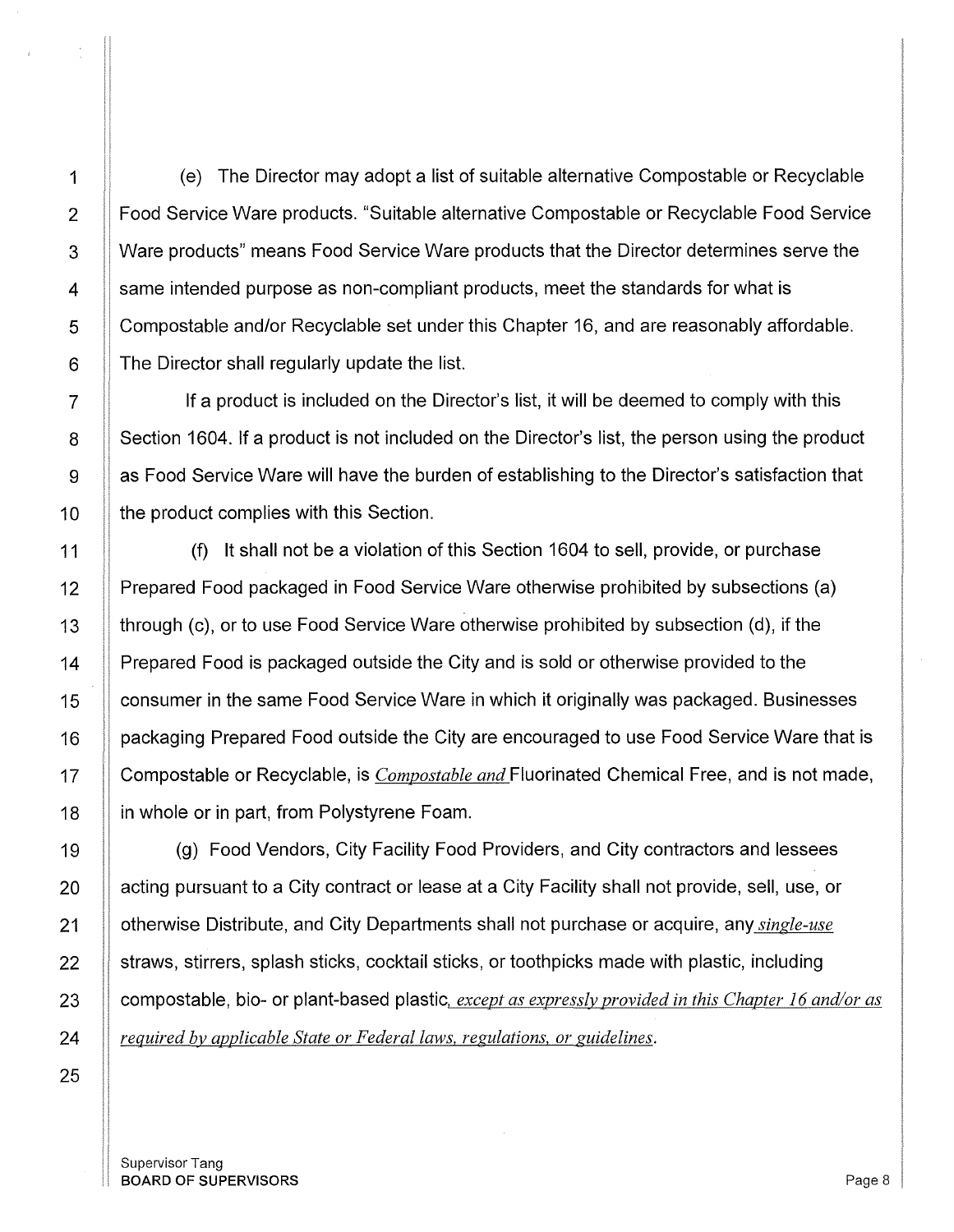1 (h) Food Vendors, City Facility Food Providers, City Departments, and City contractors  $2$  | and lessees acting pursuant to a City contract or lease at a City Facility shall only provide, 3 Sell, use, or otherwise Distribute only those Food Service Ware Accessories that comply with 4 || this Chapter 16, and only *upon a consumer's specific request for such items, or in a self-service area* 5 *or dispenser either (1) upon a consumer's specific request for such items, or (2) in a self-service area* $\frac{1}{2}$ 6 *or dispenser, except {or single-use* plastic *straws, which shall be made available by request only.* 

7 (i) Beginning January 1, 2020, Food Vendors, City Facility Food Providers, and City 8 | contractors and lessees acting pursuant to a City contract or lease at a City Facility shall not 9 | provide, sell, use, or otherwise Distribute, and City Departments shall not purchase or acquire, 10 **Food Service Ware that does not contain a minimum post-consumer recycled content, that** 11 | may be specified by the Director in regulations according to the Director's assessment of 12 **market availability and costs.** 

14 **Section 4. The Environment Code is hereby amended by revising Sections 1606 and** 15  $\parallel$  1607, to read as follows:

### 16 **SEC. 1606. IMPLEMENTATION.**

17 | (a) The Director *shallmay* create, maintain, and regularly update the product lists 18  $\parallel$  referenced in Sections 1603(b) and 1604(e).

19 (b) The Director is authorized to promulgate regulations, guidelines and forms and  $20$  || to take any and all other actions reasonable and necessary to implement and enforce this 21 || Chapter.

22 (c) *Strict compliance with this Chapter 16 is not required in instances where it would interfere with accommodating for any person's medical needs. Nothing in this Chapter 16 shall conflict, or be construed to conflict, with the Americans with Disabilities Act, the Unruh Act, the Disabled Persons Act, or other applicable laws concerning the rights of individuals with disabilities. In* **2015**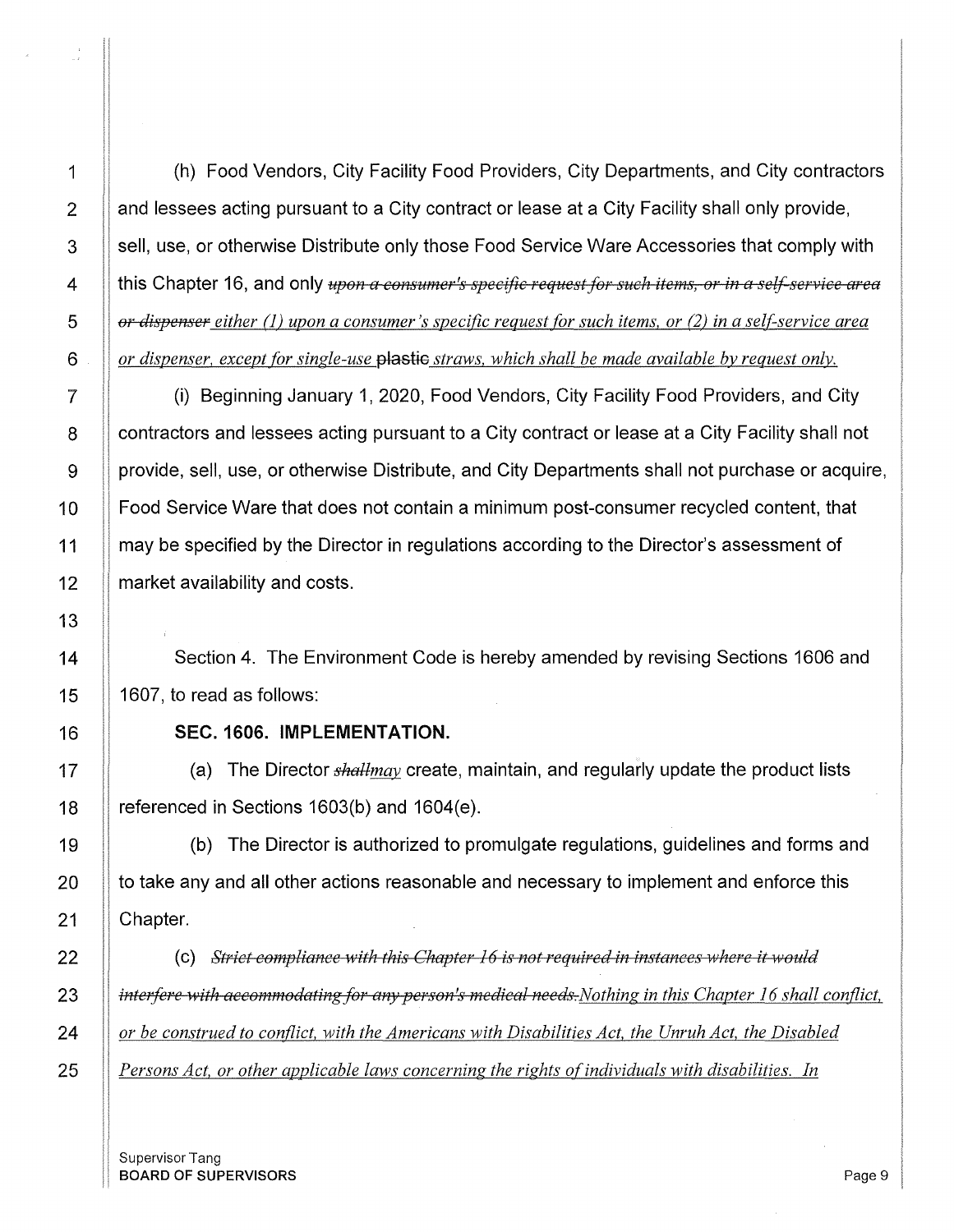1 || particular, nothing in this Chapter shall restrict, or be construed to restrict, the availability of single-2 *use plastic straws to individuals who may require and request the use ofsingle-use plastic straws.* 

> *(i) It shall not be a violation ofthis Chapter (or any place ofpublic accommodation to provide single-use plastic straws to individuals who request such plastic straws.*

(ii) *Nothing in this Chapter shall restrict, or be construed to restrict, the ability of*  6 *places ofpublic accommodation to purchase or otherwise acquire single-use plastic straws in*  7 *sufficient numbers to meet the needs of individuals who request such plastic straws.* 

8 **(d)** In addition, nothing in this Chapter 16 shall restrict, or be construed to restrict, the 9 *availability ofsingle-use plastic straws to individuals who may require use ofplastic straws in relation*  10 *to medical circumstances.* 

11 *(e) The Department shall conduct multi-lingual public outreach and education, including*  12 *providing information to educate affected Food Vendors, businesses, and customers, about the*  13 *provisions of this Chapter 16.* 

15 Section 4. Effective and Operative Dates. This ordinance shall become effective 30 16 days after enactment. Enactment occurs when the Mayor signs the ordinance, the Mayor  $17$  || returns the ordinance unsigned or does not sign the ordinance within ten days of receiving it, 18 | or the Board of Supervisors overrides the Mayor's veto of the ordinance. Unless otherwise 19 specifically noted, this ordinance shall become operative on July 1, 2019.

21 | Section 5. Scope of Ordinance. In enacting this ordinance, the Board of Supervisors  $22$  || intends to amend only those words, phrases, paragraphs, subsections, sections, articles, 23 | numbers, punctuation marks, charts, diagrams, or any other constituent parts of the Municipal 24 | Code that are explicitly shown in this ordinance as additions, deletions, Board amendment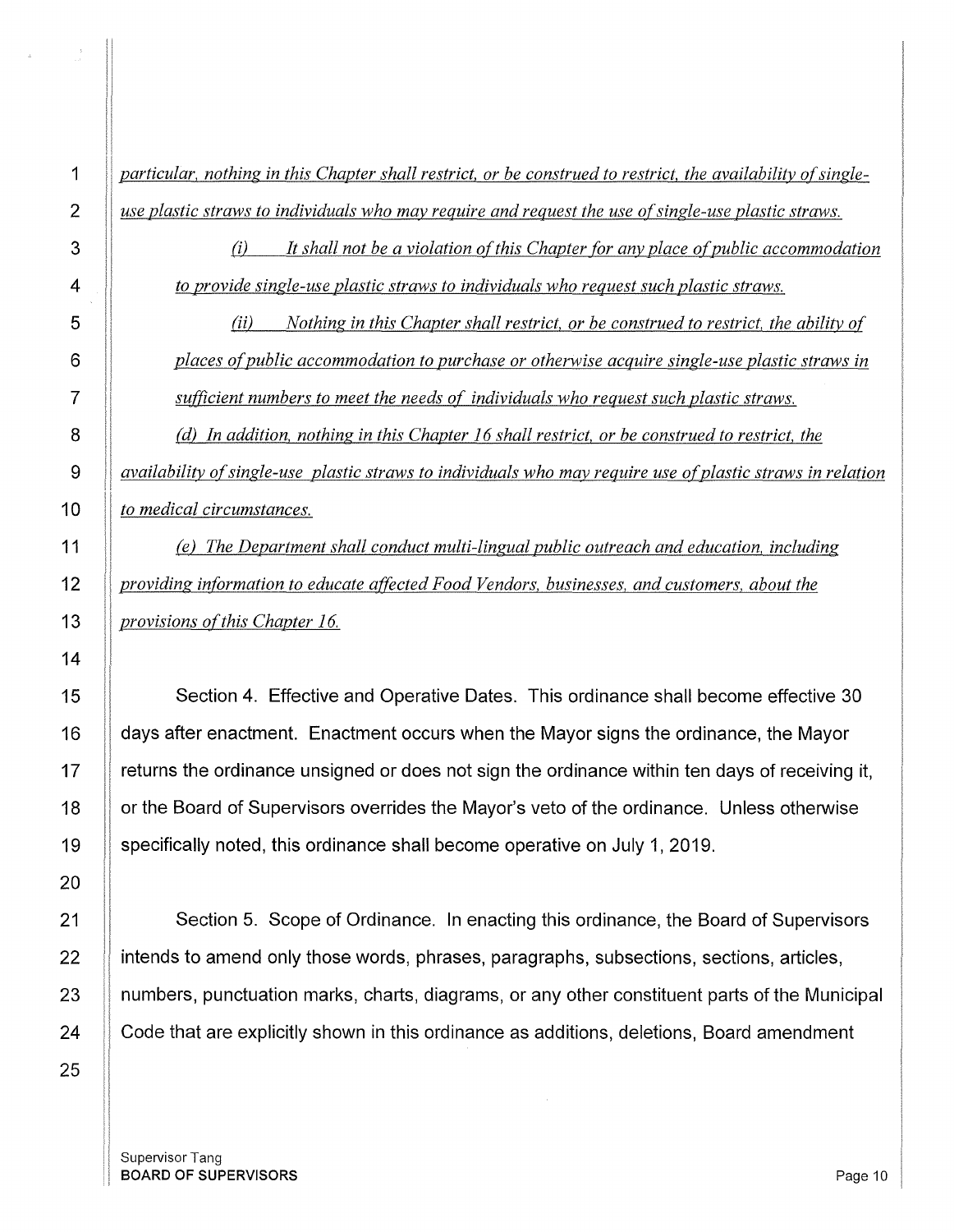$\frac{1}{2}$ 

1 | additions, and Board amendment deletions in accordance with the "Note" that appears under 2  $\parallel$  the official title of the ordinance.

APPROVED AS TO FORM: 4 DENNIS J. HERRERA, City Attorney

By: **GUPTA NFHA** Deputy City Attorney

n:\legana\as2018\1800057\01315239.docx